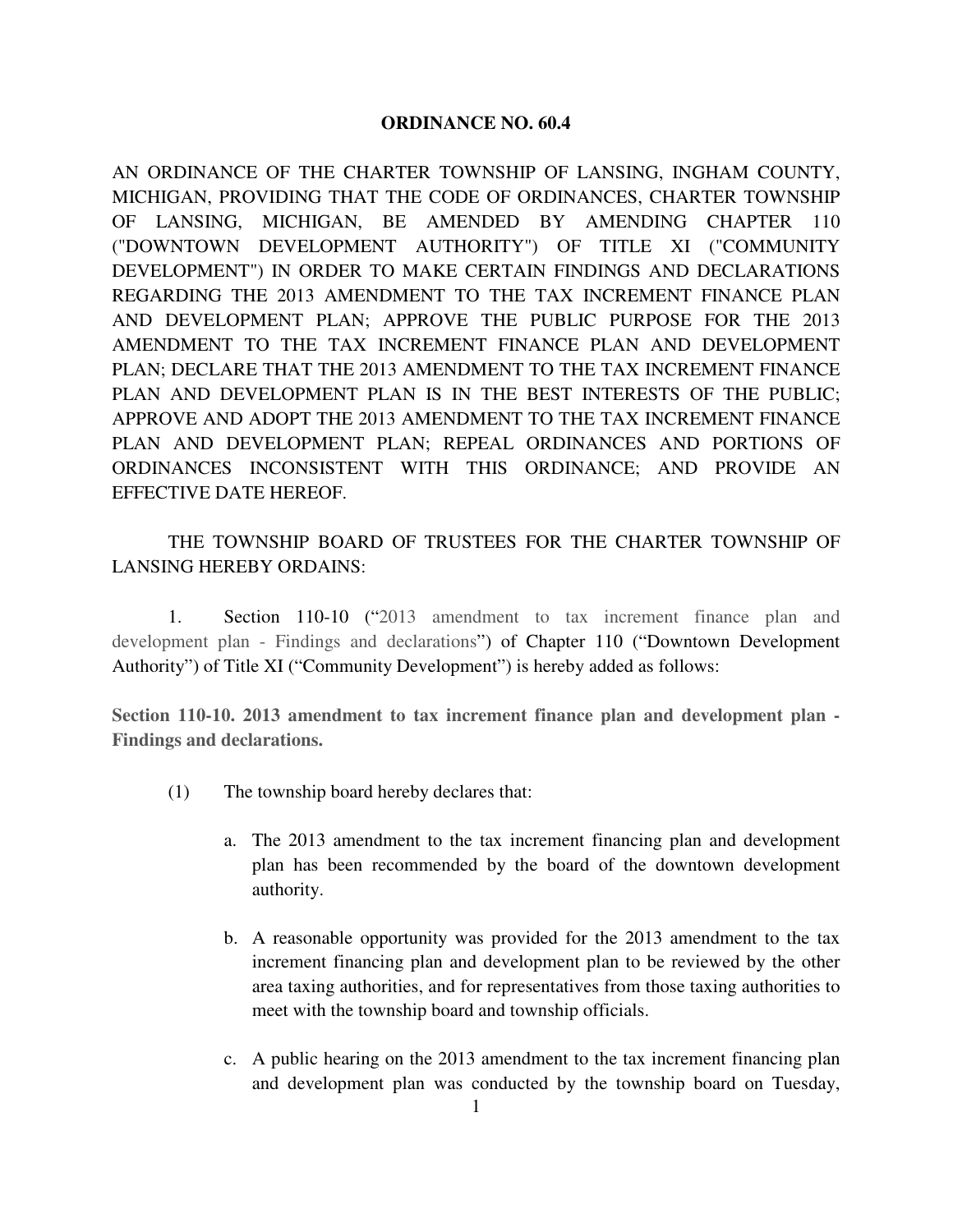December 3, 2013, at the township's administration building, 3209 West Michigan Avenue, Lansing, Michigan 48917.

- d. Notice of said public hearing was given in accordance with section 18 of the Downtown Development Authority Act, Act 197, Public Acts of Michigan, 1975, as amended ("Act 197").
- e. The township board has carefully considered the 2013 amendment to the tax increment financing plan and development plan, the statements, ideas and comments made at the public hearing, and the other recommendations received by the township board.
- (2) Based upon the considerations in subsection (1), above, the township board hereby finds that:
	- a. The 2013 amendment to the tax increment financing plan and development plan has been recommended by the board of the downtown development authority.
	- b. Pursuant to Act 197, the development area citizens council was not required to review and approve the 2013 amendment to the tax increment financing plan and development plan prior to their approval and adoption by the township board.
	- c. The 2013 amendment to the plans meets the requirements set forth in section 17(2) of Act 197, which identifies the required contents and components of the plans.
	- d. As described in the 2013 amendment to the tax increment financing plan and development plan, the proposed method of financing the development is feasible and the downtown development authority has the ability to arrange the financing required by the plans.
	- e. The development described in the 2013 amendment to the tax increment financing plan and development plan is reasonable and necessary to carry out the purposes of Act 197.
	- f. As described in the 2013 amendment to the tax increment financing plan and development plan, the land included within the development area to be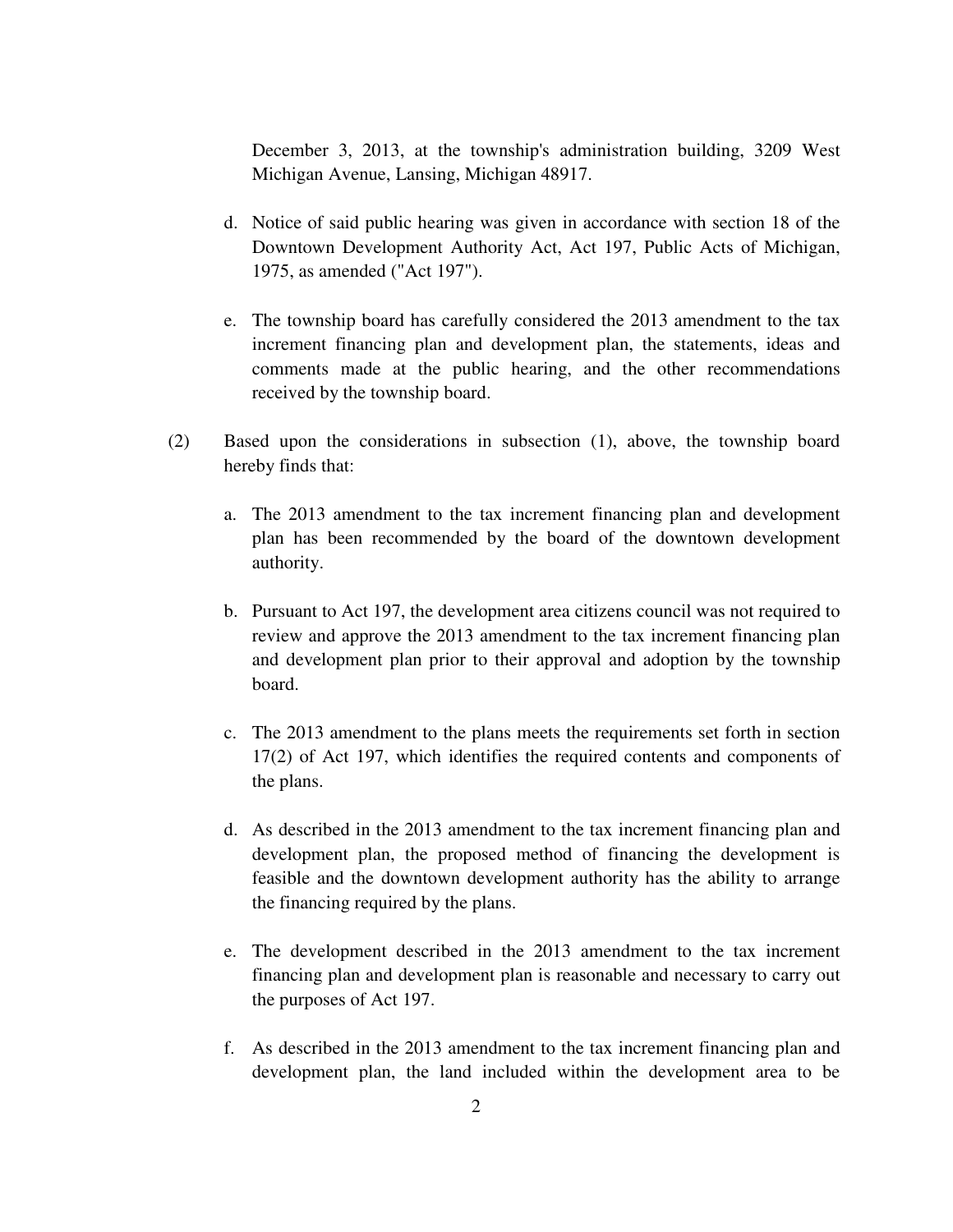acquired is reasonably necessary to carry out the purposes of the plans and of Act 197 in an efficient and economically satisfactory manner.

- g. The development plan, as amended, is in reasonable accord with the master plan of the township.
- h. As described in the 2013 amendment to the tax increment financing plan and development plan, public services, such as fire and police protection and utilities, are or will be adequate to service the project area.
- i. As described in the 2013 amendment to the tax increment financing plan and development plan, changes in zoning, streets, street levels, intersections, and utilities are reasonably necessary for the project and for the township.
- j. The 2013 amendment to the tax increment financing plan and development plan meets all other requirements set forth in Act 197.
- (3) No amendment or modification to the 2013 amendment to the tax increment financing plan or the development plan, approved hereby, shall be effective until submitted to and approved by the township board in accordance with Act 197.

 2. Section 110-11 ("2013 amendment to tax increment finance plan and development plan - Public purpose") of Chapter 110 ("Downtown Development Authority") of Title XI ("Community Development") is hereby added as follows:

**Section 110-11. 2013 amendment to tax increment finance plan and development plan - Public purpose.**

In accordance with section 19 of Act 197, the township board, having conducted a public hearing on the 2013 amendment to the tax increment financing plan and development plan, made a part hereof by reference, hereby determines that the 2013 amendment to the tax increment finance plan and the development plan constitutes a public purpose.

 3. Section 110-12 ("2013 amendment to tax increment finance plan and development plan—Best interests of the public") of Chapter 110 ("Downtown Development Authority") of Title XI ("Community Development") is hereby added as follows:

**Section 110-12. 2013 amendment to tax increment finance plan and development plan— Best interests of the public.**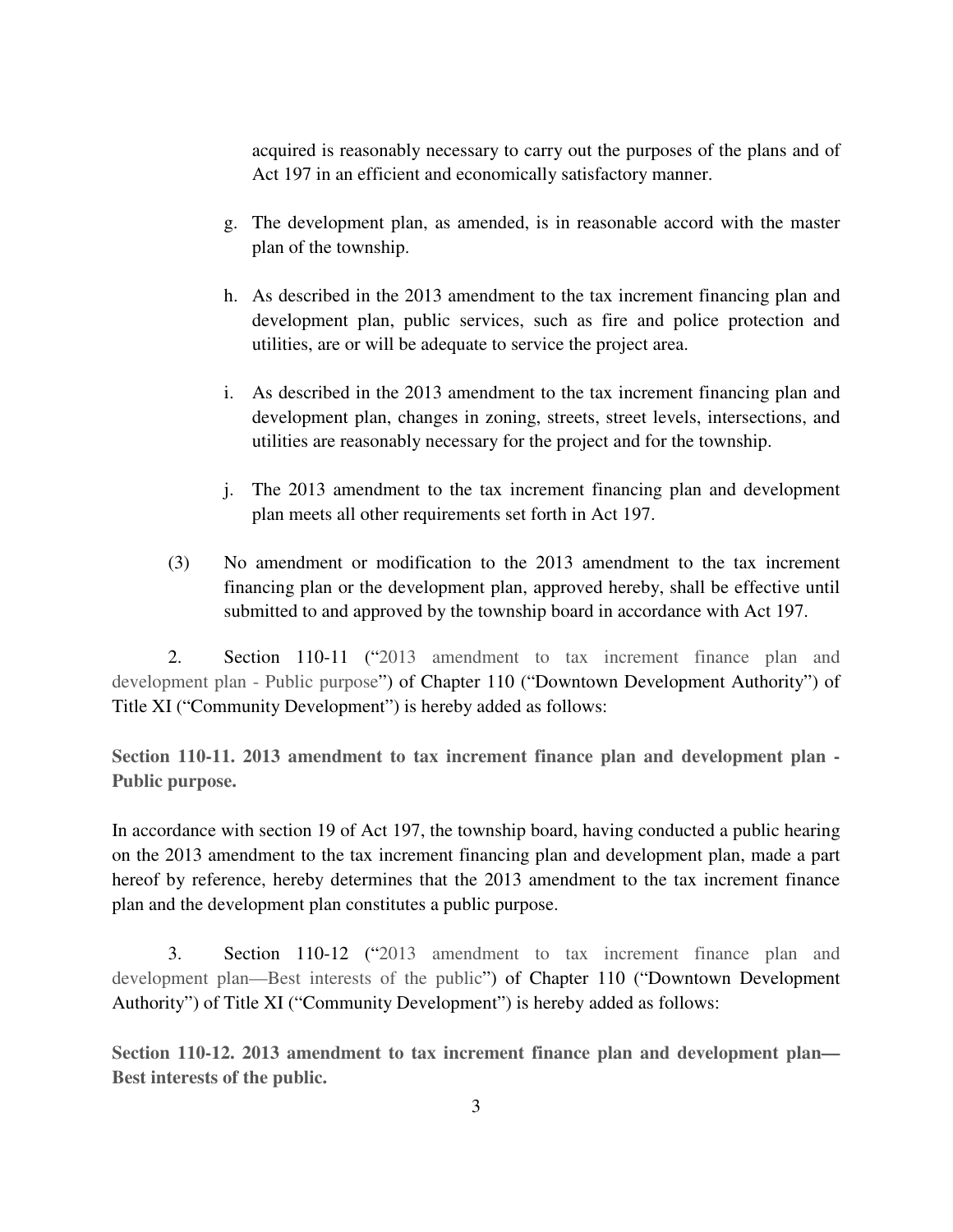The township board hereby determines that it is in the best interests of the public to increase property tax valuation, eliminate the causes of the deterioration in property values, to promote growth in the downtown district and development area, and accomplish all of the purposes identified in section 1a of Act 197, by proceeding with the 2013 amendment to the tax increment finance plan and the development plan.

 4. Section 110-13 ("2013 amendment to tax increment finance plan and development plan—Approval and adoption") of Chapter 110 ("Downtown Development Authority") of Title XI ("Community Development") is hereby added as follows:

**Section 110-13. 2013 amendment to tax increment finance plan and development plan— Approval and adoption.** 

The 2013 amendment to the tax increment finance plan and the development plan for the development area within the downtown district established by the township pursuant to Act 197, as prepared by the board of the downtown development authority with the assistance of the Township Director of Planning and Development, and originally submitted to the township board on November 19, 2013, is hereby approved and adopted by the township board.

 5. Severability. If a court of competent jurisdiction declares any provision of this Ordinance, or a statutory provision referred to or adopted by reference herein, to be unenforceable, in whole or in part, such declaration shall only affect the provision held to be unenforceable and shall not affect any other part or provision. Provided, however, that if a court of competent jurisdiction declares a penalty provision to exceed the authority of the Township, the penalty shall be construed as the maximum penalty that is determined by the court to be within the authority of the Township to impose.

 6. Repeal. All ordinances or parts of ordinances in conflict or inconsistent with the provisions of this Ordinance are hereby repealed; provided that any violation charged before the effective date of this Ordinance under an ordinance provision repealed by this Ordinance shall continue under the ordinance provision then in effect.